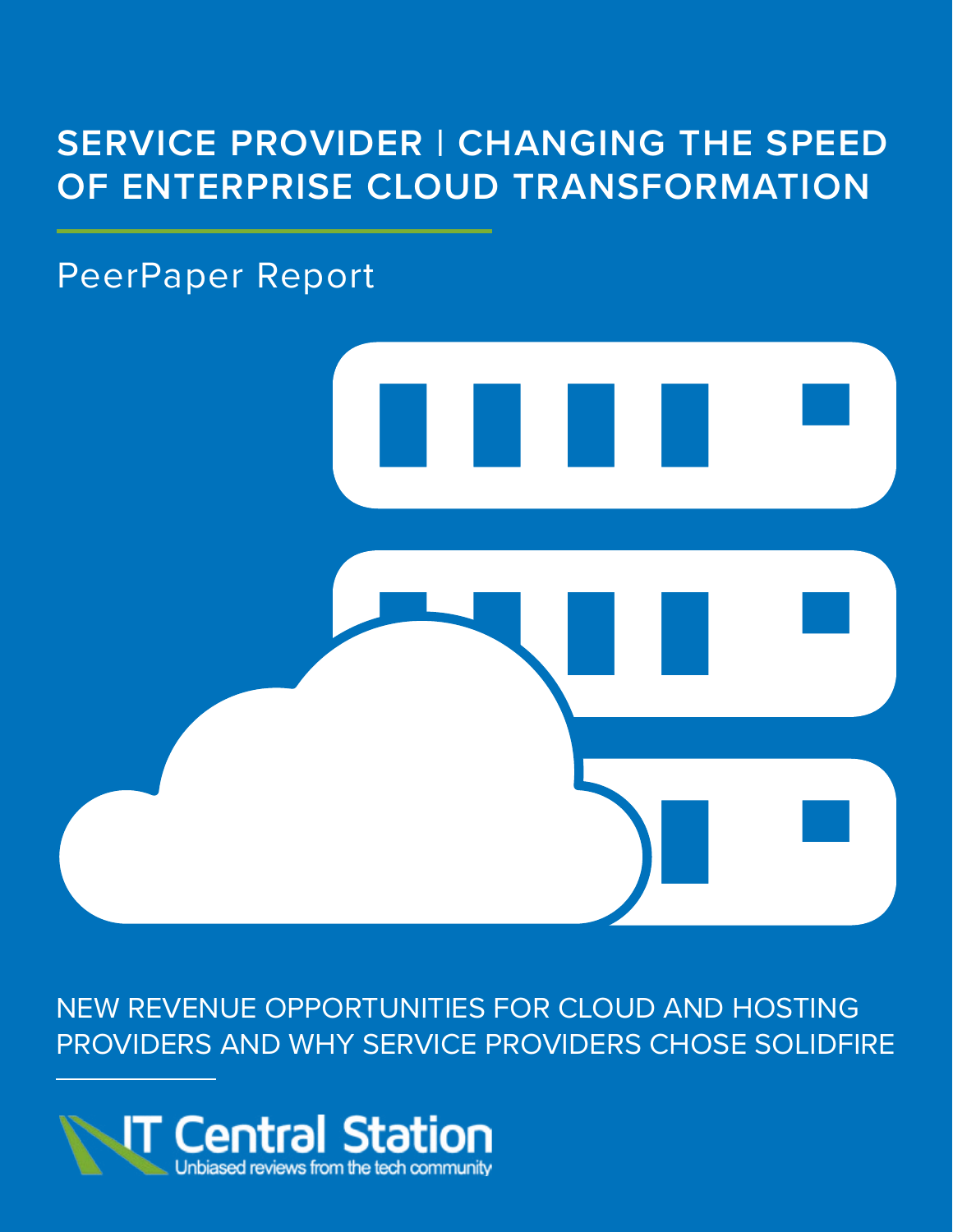# **ABSTRACT**

Service providers can build their business by leveraging the speed and agility of Software-Defined Cloud Infrastructure (SDCI). Choice of platform is critical, however, in creating SDCI for the profitable, rapid rollout and scaling up of new services. IT Central Station Service Provider users weigh in on what to look for in a platform for large-scale cloud deployments. Based on experiences with the NetApp SolidFire platform, they offer recommendations for business success with SDCI at scale.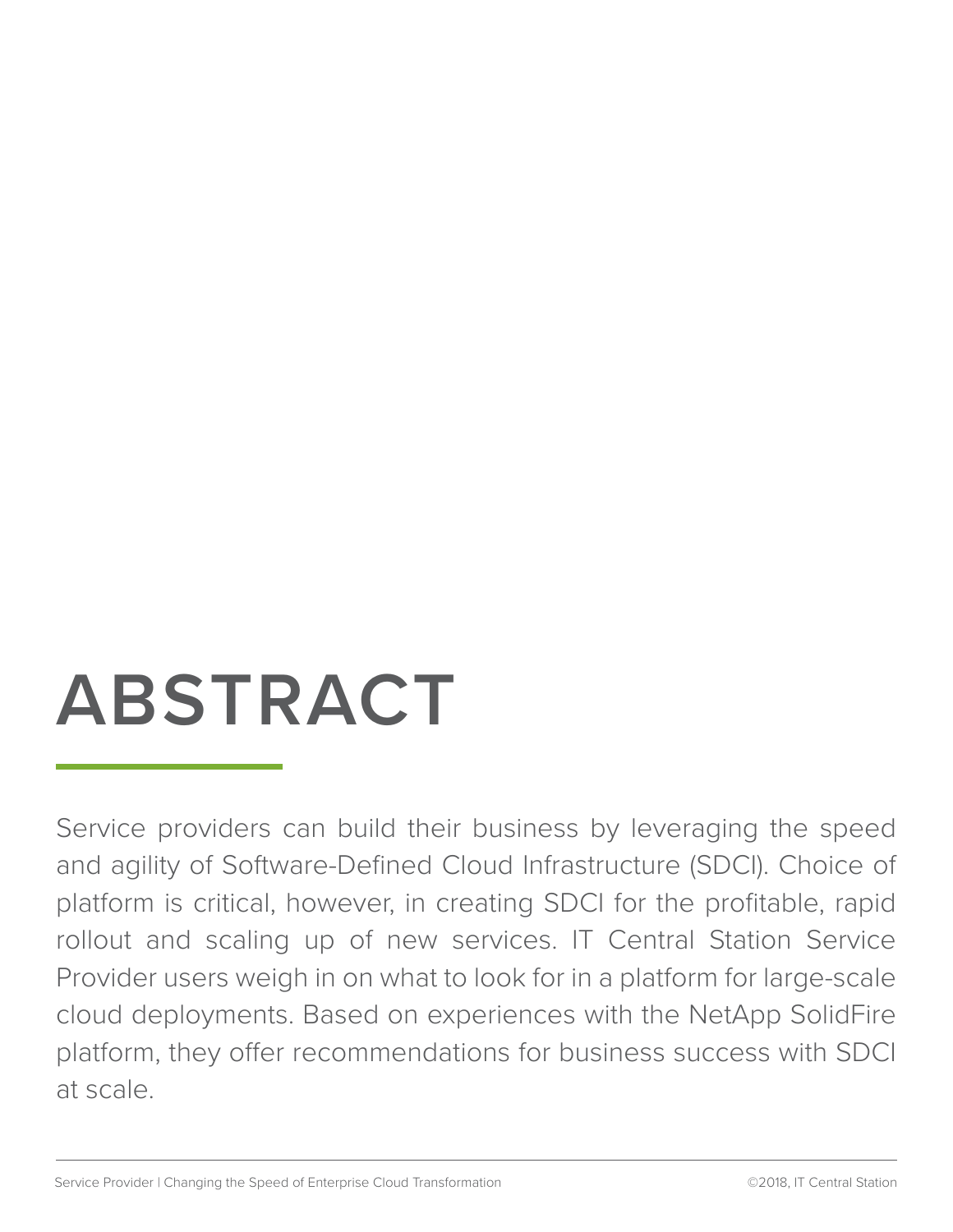# **CONTENTS**

**Page 1.** Introduction

Software-Defined Cloud Infrastructure (SCDI) For Service Providers

Challenges With Large-Scale SCDI Deployments

**Page 2.** What To Look For In A Large-Scale Deployment

Ability To Allocate IOPS To LUNs

**Page 3.** Suitability For VDI

Storage Management Capabilities

Stability/Uptime

**Page 4.** Quality Of Service (QoS)

Rapid, Flexible Configuration And Deployment Of Cloud Resources

No Vendor Lock

Page 5. Scalability/Scale Out Capabilities

Support

Ability To Reduce Operational Costs And Reduce Storage Footprint

**Page 6.** Conclusion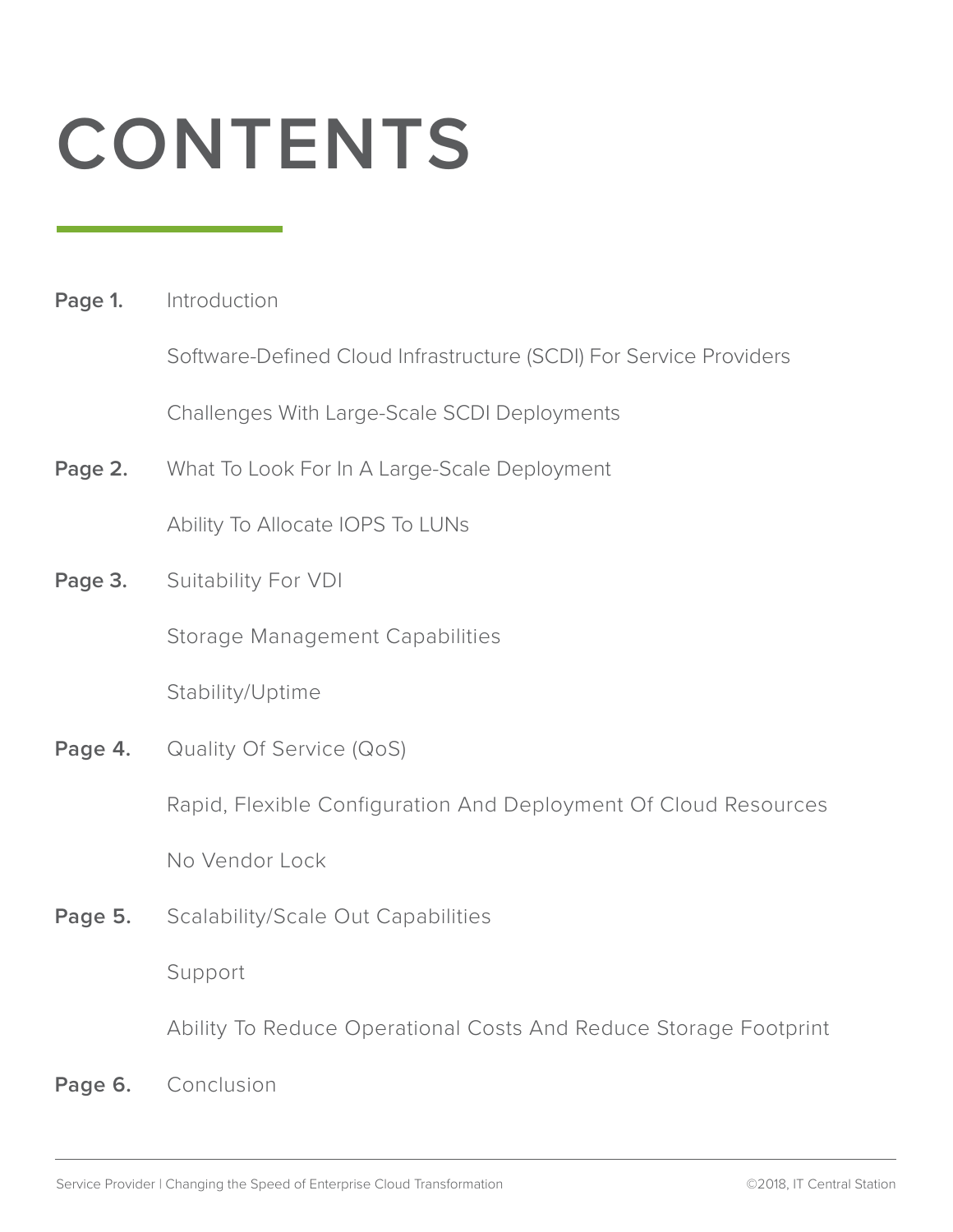## **INTRODUCTION**

Service providers can leverage the speed and agility of Software-Defined Cloud Infrastructure (SDCI) to increase their revenues and operating profits. They can quickly introduce new, lucrative services and transition to faster and more streamlined operational processes than are possible with earlier iterations of cloud infrastructure. Use of specialized hardware declines as well. With solid state storage, SDCI generally reduces the provider's physical footprint and, in the process, helps cut both operating and capital expenses.

Choice of platform is critical, however, in creating SDCI for the rapid rollout and scaling up of new services. IT Central Station service provider users share what to look for in a platform for large-scale cloud deployments. Based on experiences with the NetApp SolidFire platform, they offer recommendations for success with SDCI at scale.

#### **Software-Defined Cloud Infrastructure (SCDI) for Service Providers**

SDCI confers a variety of operating benefits on service providers. By simplifying and speeding up deployment of service offerings, it enables both revenue growth and cost reductions. Also known as "Infrastructure as code," SDCI takes advantage of virtualization to separate applications and network functions from dedicated physical hardware. It removes many, if not all, of the physical processes required to provision infrastructure for a particular application. When an application is ready for deployment, or when a customer requires cloud resources, the service provider arranges for the required compute, storage

and network by writing code instead of manually configuring Virtual Machines (VMs), installing software and so forth.

The code invokes the APIs fronting the SDCI resources. Figure 1 offers a simplified reference architecture for SDCI from a service provider's perspective. It's a mostly automated process that translates into more efficient deployment and cloud management. A wellarchitected and well-managed SDCI contributes to positive business outcomes for service providers.

### **Challenges with Large-Scale SCDI Deployments**

The service provider business is competitive. Providers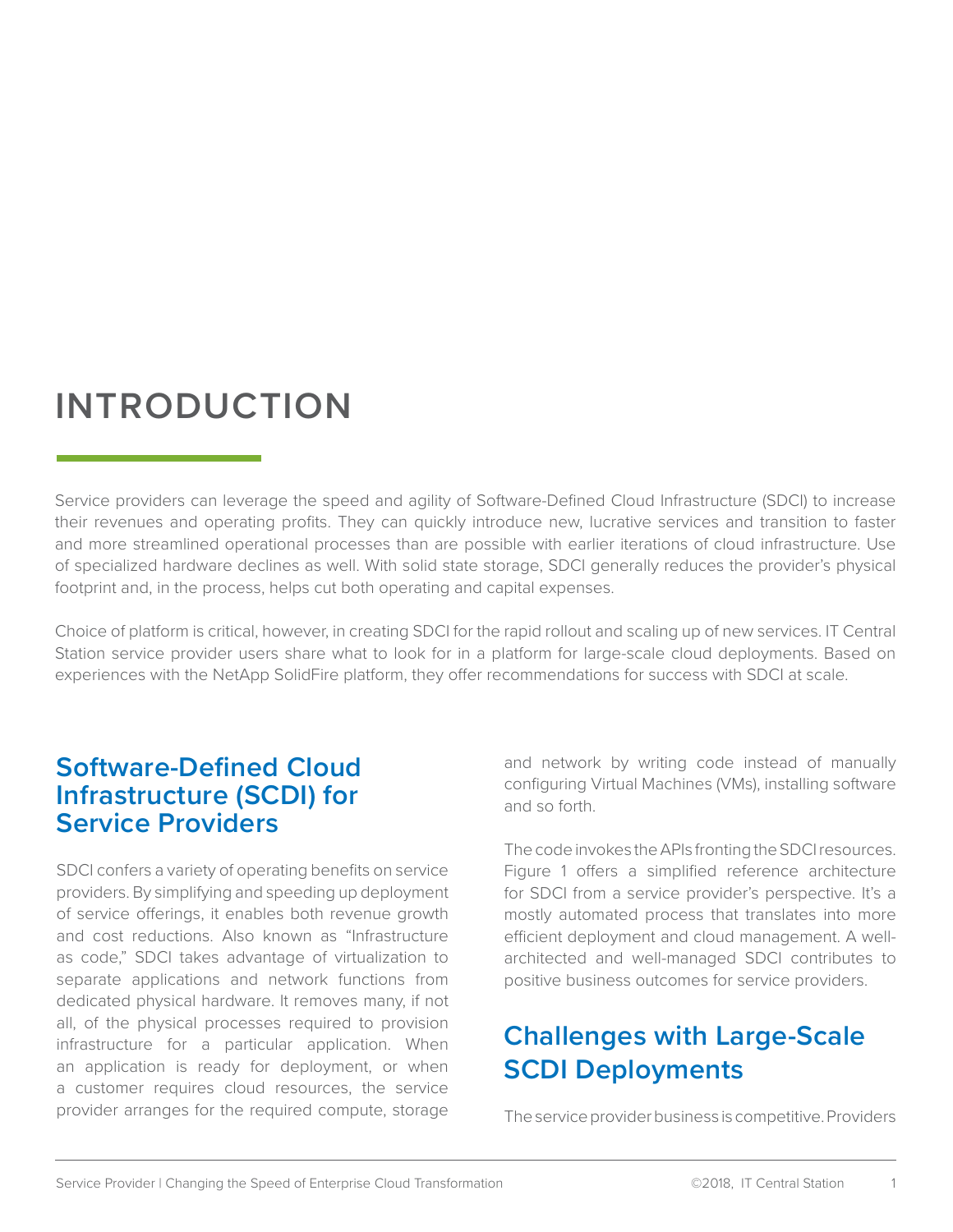

*Figure 1 - SCDI for the service provider.*

attract clients by offering good value and providing a great customer experience. In this frame of reference, SDCI can enhance or potentially diminish a service provider's competitive posture depending on how its implemented and managed.

There are some challenges inherent in achieving business success with a large-scale SDCI deployment. These include efficient infrastructure management and Quality of Service (QoS) delivery. Storage can be a factor in both of these areas. Some service providers have commented on IT Central Station that they have struggled with IOP-driven scalability, stability and "noisy neighbor" problems before they migrated to a platform that worked better for their needs. Similarly, some service providers shared that they felt constrained by solutions that locked together vendor cloud hardware and software.

### **What to Look for in a Large-Scale Deployment**

Service provider members of IT Central Station have discussed what it took to achieve business success with large-scale SDCI deployment. They shared their insights and recommendations for deploying an effective SDCI. Their comments are based on their experiences with the NetApp SolidFire platform.

#### ABILITY TO ALLOCATE IOPS TO LUNS

Cloud environments often feature systems in conflict with one another, perhaps accidentally, with uneven and unpredictable load levels and demand volumes. This is likely when a service provider is running applications and storage on behalf of numerous clients. To ensure a smooth experience for clients and their end users, it is helpful to be dynamic in the assignment of Input/Outputs Per Second (IOPs). IOPs are a critical measure of storage/data management performance. As a result, they can affect the end user experience for almost any application.

A [Lead Engineer](https://www.itcentralstation.com/product_reviews/solidfire-review-39996-by-engc2f9?tid=pdf_peerpaper) at a tech services company with more than 1,000 employees spoke to this issue on IT Central Station. He explained, "With traditional SAN architectures, you have to architect what kind of disk you need and how many of those disks you need in your storage pool and things like that. With the SolidFire, it's really just a number and it's really just a matter of typing in that number for that certain LUN or whatever it is that you want to allocate for your users."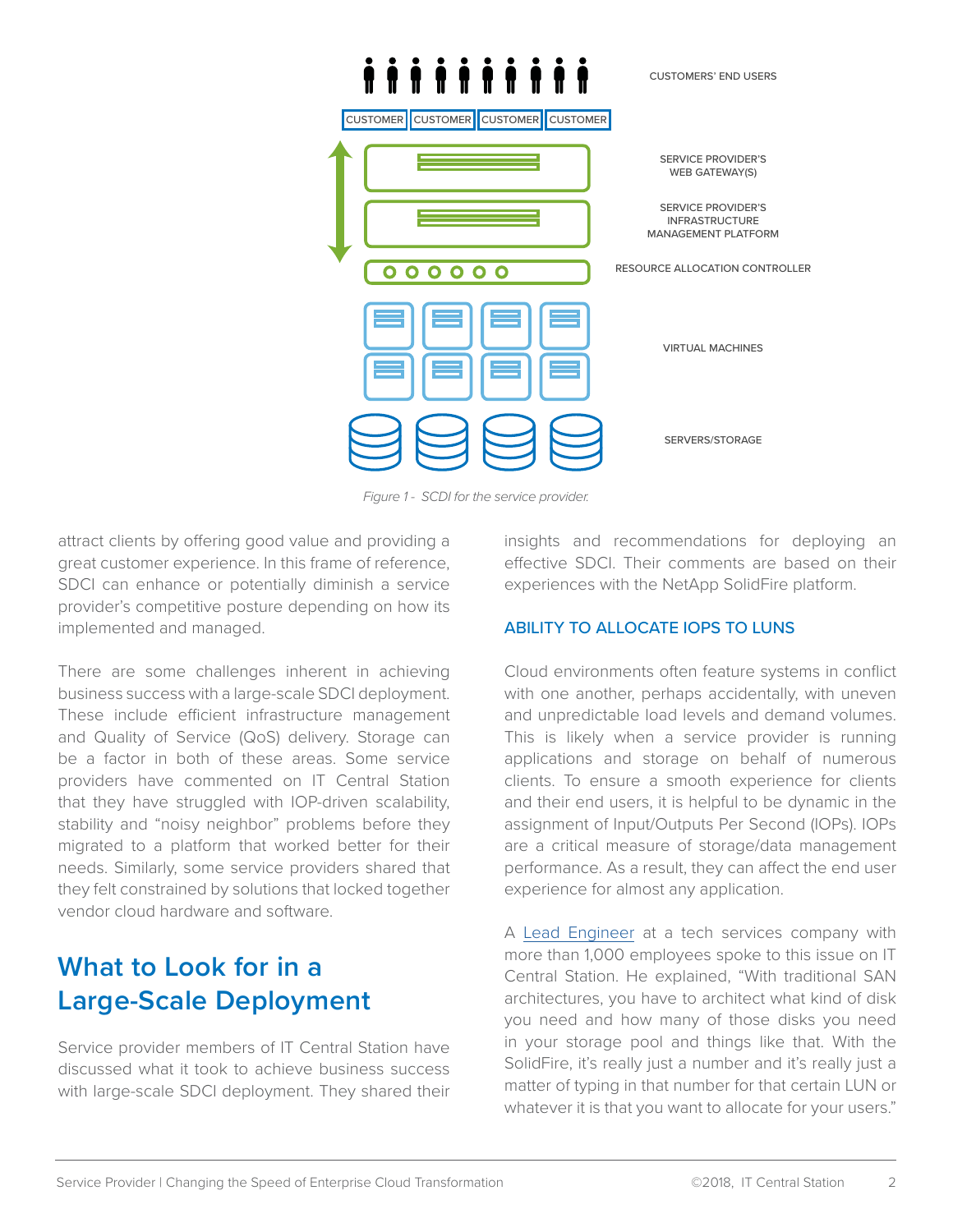Figure 2 depicts this capability.

He then added that his admins "are able to allocate a certain number of IOPS in your throughput to your LUNs. That's something that's a little bit more difficult using traditional methods." A [Principle Engineer](https://www.itcentralstation.com/product_reviews/solidfire-review-46494-by-principl4cf9?tid=pdf_peerpaper) at a tech company with more than 1,000 employees echoed this sentiment, sharing that his SDCI solution was "able to accommodate extreme needs, like burst IOPS."

#### SUITABILITY FOR VDI

Some service providers generate revenue by providing Virtual Desktop Infrastructure (VDI). For the [Lead Engineer](https://www.itcentralstation.com/product_reviews/solidfire-review-39996-by-engc2f9?tid=pdf_peerpaper) at the tech services company "VDI is a perfect use case" for SDCI. He said, "If you have ones [virtual desktops] that need more performance than others, it's easier to allocate it on a prolonged basis for a VDI environment for your specific virtual desktop users."

A [Senior IT Systems Engineer](https://www.itcentralstation.com/product_reviews/solidfire-review-46606-by-travis-zenk?tid=pdf_peerpaper) offered an insight into how a SDCI platforms affect VDI. He explained, "We previously had another storage vendor, and we would recompose desktops of 350 VDI desktops or virtual desktops, and it would take us 10 to 12 hours. We then implemented the SolidFire on that same subset of users, the 350 desktops, and we could do it in an hour and a half. It's almost a ten-times savings as far as time for recomposing in our environment or infrastructure."

#### STORAGE MANAGEMENT CAPABILITIES

Storage management tasks can be a financial drag on efficient service provider operations. The [Lead](https://www.itcentralstation.com/product_reviews/solidfire-review-39996-by-engc2f9?tid=pdf_peerpaper) [Engineer](https://www.itcentralstation.com/product_reviews/solidfire-review-39996-by-engc2f9?tid=pdf_peerpaper) at the tech services company explained, "Management of traditional SANs was becoming cumbersome. We wanted to look for a more efficient solution. That's why we started looking at SolidFire." A [System Admin](https://www.itcentralstation.com/product_reviews/solidfire-review-46659-by-carl-samuel?tid=pdf_peerpaper) was pleased that his cloud storage solution "facilitates ease of administration and provides greater IOPS and speed."

#### STABILITY/UPTIME

Customers of service providers expect stable performance and high levels of system uptime. In many cases, these are actually guaranteed by contract. Lapses in uptime and performance may result in customer churn, which negatively affects revenue and earnings. For this reason, service providers prefer SDCI solutions that offer stability and reliable uptime. A [Head of Commercial Management Servers](https://www.itcentralstation.com/product_reviews/solidfire-review-40003-by-alexander-vierschrodt?tid=pdf_peerpaper) at a tech services company described his solution in this



*Figure 2 - Dynamic allocation of IOPs to LUNs.*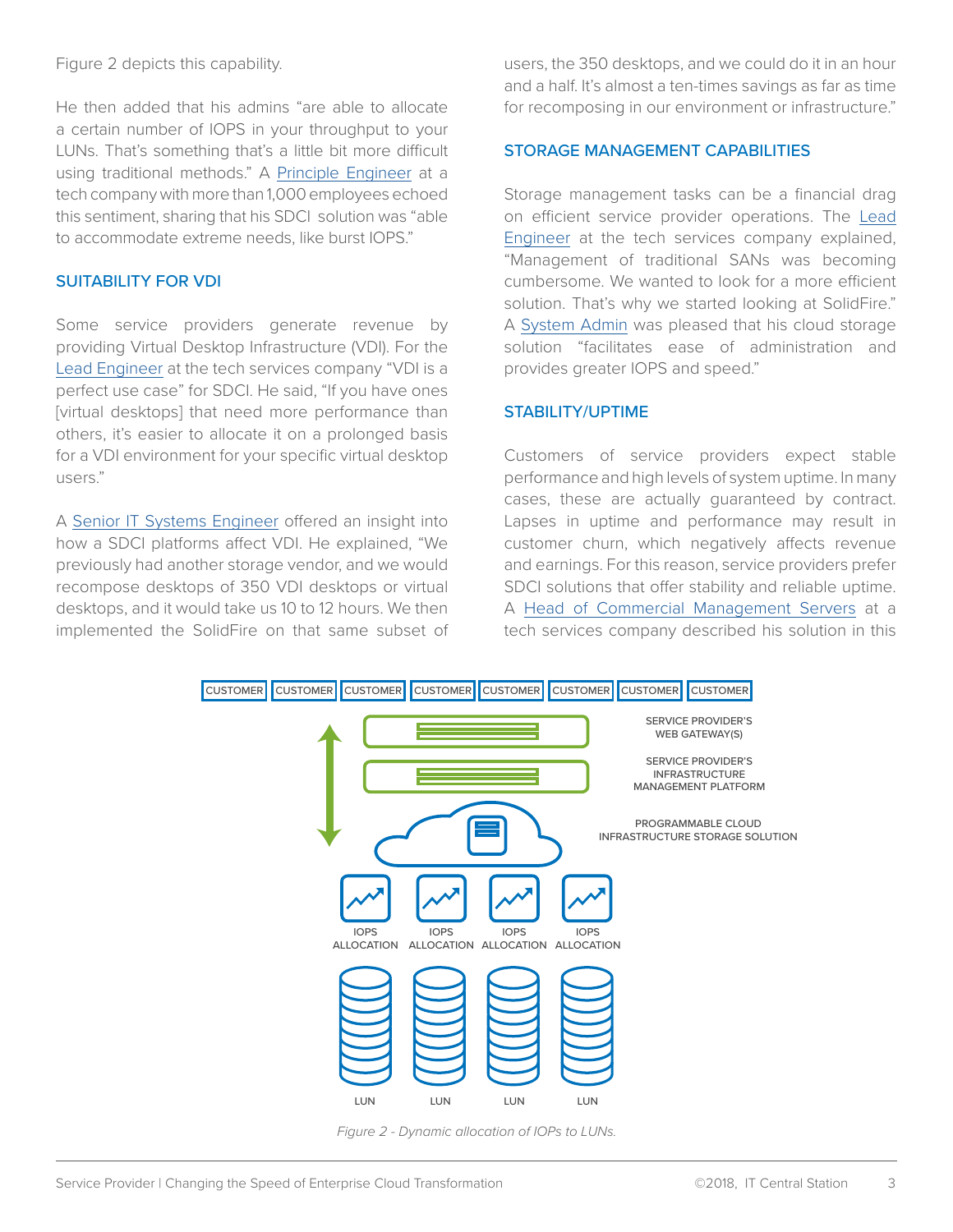regard, noting, "It's absolutely a consistently stable solution. We have, currently, up-times of 100% and no data loss at all, not even the slightest. That's one of the major points why we went for flash array storage and not local SSD storage, which is, of course, faster, when you look at the IOPS, but the redundancy is just missing." He added, "SolidFire was delivering not only stability, but also a lot of efficiency with the data storage."

#### QUALITY OF SERVICE (QoS)

Service providers need to deliver an expected service level, or QoS, to their customers. Choice of SDCI platform is critical to this capability. As the [Principle](https://www.itcentralstation.com/product_reviews/solidfire-review-46494-by-principl4cf9?tid=pdf_peerpaper) [Engineer](https://www.itcentralstation.com/product_reviews/solidfire-review-46494-by-principl4cf9?tid=pdf_peerpaper) at the tech company put it, "Our biggest challenge was QoS - not getting guaranteed IOPS at the volume level. Our use case is to provide quality of service and guaranteed IOPS." Now, with SolidFire, he is able "able to provide quality of service as promised." This includes "finally, being able to solve the 'noisy neighbor' problem."

An [Infrastructure Engineer](https://www.itcentralstation.com/product_reviews/solidfire-review-40104-by-patrick-carnathan?tid=pdf_peerpaper) at a tech services company that employs over 50 people said, "I like SolidFire's technology and the way that it is implemented, from a node perspective instead of having a controller shelf architecture. One node can control everything, but if the node goes down, obviously the other nodes can bring everything back up. Going into the next generation data center, that's very compelling, as well as being able to use QoS settings and maintain a standard of performance for the VMs and things that are underlying it."

#### RAPID, FLEXIBLE CONFIGURATION AND DEPLOYMENT OF CLOUD RESOURCES

Customers are sensitive to delays in the configuration and deployment of cloud-based resources like VMs. The [Lead Engineer](https://www.itcentralstation.com/product_reviews/solidfire-review-39996-by-engc2f9?tid=pdf_peerpaper) at the tech services company remarked that he has tested his SDCI platform "with cloning multiple VMs at the same time." To him, "The numbers it generates are pretty impressive."

The [Infrastructure Engineer](https://www.itcentralstation.com/product_reviews/solidfire-review-40104-by-patrick-carnathan?tid=pdf_peerpaper) at the tech services company felt that "SolidFire's technology and architecture allow for a more fluid and dynamic data center. It moves away from the controller and shelf

design philosophy to a node design. If a node goes down, the other nodes easily take the load. This is accomplished both by the node technology as well as the Double Helix technology. If needed, you can easily remove one node and ship it to another location or attach it to a different cluster, with very little effort."

#### NO VENDOR LOCK

SDCI is invariably heterogeneous. Service providers tend to like a "best of breed" approach. It gives them flexibility to tailor their offerings to the needs of their customers. A [Senior Storage Administrator](https://www.itcentralstation.com/product_reviews/solidfire-review-46655-by-steve-kulinski?tid=pdf_peerpaper) at a tech services company with more than 1,000 employees explained, "We've got quite a few different vendors on our floor today. Just about any vendor, you name them, is on our floor." To keep things running smoothly, he wanted a storage solution that would work easily with other platforms. As he said, "For the applications, and what we were trying to move towards, the SolidFire seemed to fit every niche we were looking at, for the part we brought it in for. It was a very good product."

**for the applications, and what we<br>
were trying to move towards, the<br>
<b>SolidFire seemed to fit every niche were trying to move towards, the SolidFire seemed to fit every niche we were looking at, for the part we brought it in for."**

In this vein, service providers also prefer solutions that avoid getting locked into a single vendor stack. Flexibility keeps operating costs down by avoiding the typically high costs associated with having a single vendor. The [Head of Commercial Management](https://www.itcentralstation.com/product_reviews/solidfire-review-40003-by-alexander-vierschrodt?tid=pdf_peerpaper) [Servers](https://www.itcentralstation.com/product_reviews/solidfire-review-40003-by-alexander-vierschrodt?tid=pdf_peerpaper) at the tech services company shared, "We're currently working on the Element X operating system with SolidFire, because we're trying to break the combination of hardware and software. We're going for the Element X implementation, where you can use any hardware you like. That's also something where SolidFire's very supportive. Maybe we end up buying the SolidFire hardware anyway, but it's a nice option. You have no vendor-lock; you can purchase the software from SolidFire and use some appliance from other vendors."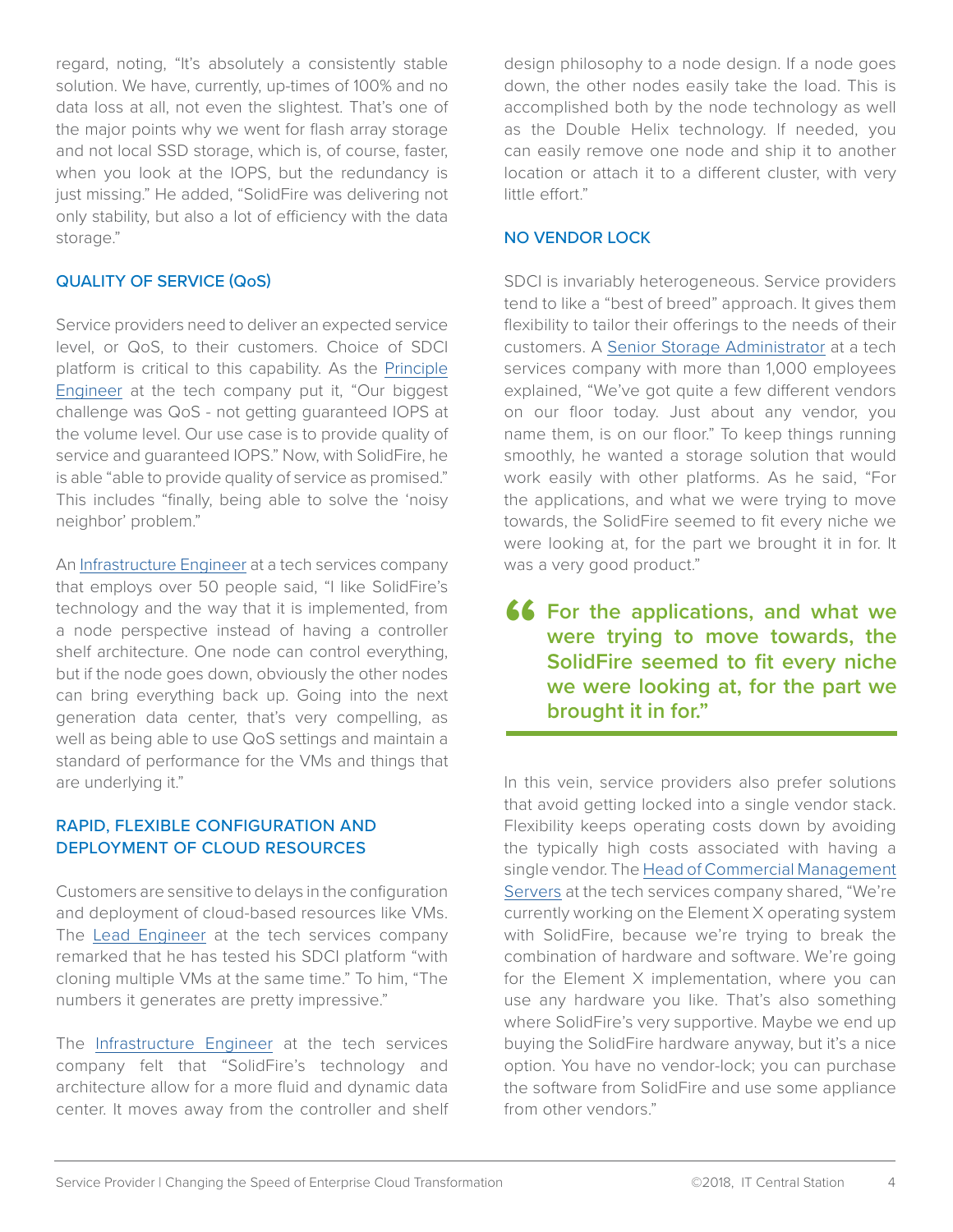#### SCALABILITY/SCALE OUT CAPABILITIES

Ideally, a service provider's business will grow over time. Sometimes, growth will occur in unexpected spurts. At other times, growth may be steady and slow. Regardless, the need to scale infrastructure is a crucial success factor for the service provider. IT Central Station service provider members expressed their enthusiasm for SDCI platforms that scale (up and out) well.

#### **66** Being able to restrict IOPs for specific applications and workflows is a really huge benefit for us." **applications and workflows is a really huge benefit for us."**

As an [Enterprise Architect](https://www.itcentralstation.com/product_reviews/solidfire-review-46615-by-steve-rennick?tid=pdf_peerpaper) at a comms service provider with more than 1,000 employees noted, "We had initially purchased AFF for this solution and, while it met our needs, we thought that SolidFire might be a better fit based on how we wanted to configure OpenStack and what our workload was; and again, for the scalability in terms of IOPs and how we have to grow that for AFF versus SolidFire." He then praised SolidFire by stating, "the scalability, being able to add a node, add compute, add storage, and being able to restrict IOPs for specific applications and workflows is a really huge benefit for us."

#### SUPPORT

Support can be a decisive issue in a service provider's operations. Service providers are in the business of meeting expectations. If part of their infrastructure has a problem, they must rely on vendors with superior support to help them resolve the problem quickly. The [Lead Engineer](https://www.itcentralstation.com/product_reviews/solidfire-review-39996-by-engc2f9?tid=pdf_peerpaper) at the tech services company put it this way: "When I look for a vendor such as NetApp, some of the important criteria are the market space, their customer support, and how responsive they are from the account manager to the SEs, not just tech support but also the other guys involved in the organization, too."

The [Head of Commercial Management Servers](https://www.itcentralstation.com/product_reviews/solidfire-review-40003-by-alexander-vierschrodt?tid=pdf_peerpaper) at the tech services company described his SDCI vendor's technical support as "very good." He continued, saying, "We had some minor issues when we started the US data center, because we did not reach the performance level that we were promised and that we had in the European data centers. We figured out, it cannot be a hardware problem; it must be somewhere within our implementation. The SolidFire guys were very, very supportive and now, with overprovisioning, we reach levels that are far beyond the guaranteed levels." He then added, "What we really loved about SolidFire was the agility of the team."

#### ABILITY TO REDUCE OPERATIONAL COSTS AND REDUCE STORAGE FOOTPRINT

Cloud infrastructure is a business asset frequently measured in terms of square feet of data center space. When infrastructure can generate the same revenue from a smaller physical "footprint" in the data center, the higher its Return on Assets (ROA) will be. Service providers thus place a premium on compact infrastructure solutions. From this perspective, a [Storage Architect](https://www.itcentralstation.com/product_reviews/solidfire-review-46660-by-storarch7689?tid=pdf_peerpaper) at a tech services company with over 1,000 employees found that SolidFire helped with "green initiatives. Power, cooling, datacenter footprint."

He added, "Ultimately, it's about cost, on that front. I think we can tie that one to some capex and opex." For context, he explained, "We have a large company. We have an aging workforce and we can't just keep acquiring highly skilled employees as people retire." The [Storage Architect](https://www.itcentralstation.com/product_reviews/solidfire-review-46660-by-storarch7689?tid=pdf_peerpaper) at the tech services company made a comparable remark, saying, "We expect that it'll take some time but we expect that it [SolidFire] would reduce our operational cost, absolutely."

Where do operational savings come from with SDCI? According to the [Enterprise Architect](https://www.itcentralstation.com/product_reviews/solidfire-review-46615-by-steve-rennick?tid=pdf_peerpaper) at the comms service provider, "Horizontal scalability enables us to add a node, compute, and storage, and results in cost savings and better efficiencies." He also shared, "For us, budget wise, just being able to say we know this workload is coming down the pipes for new design, a new ASIC chip, anything like that. We can predict what the cost is going to be versus having to buy disk at another solution. It's great for us."

The [Enterprise Architect](https://www.itcentralstation.com/product_reviews/solidfire-review-46615-by-steve-rennick?tid=pdf_peerpaper) at the comms service provider found cost savings in SolidFire's scalability. As he found, "For us, it is a cost-savings, so if we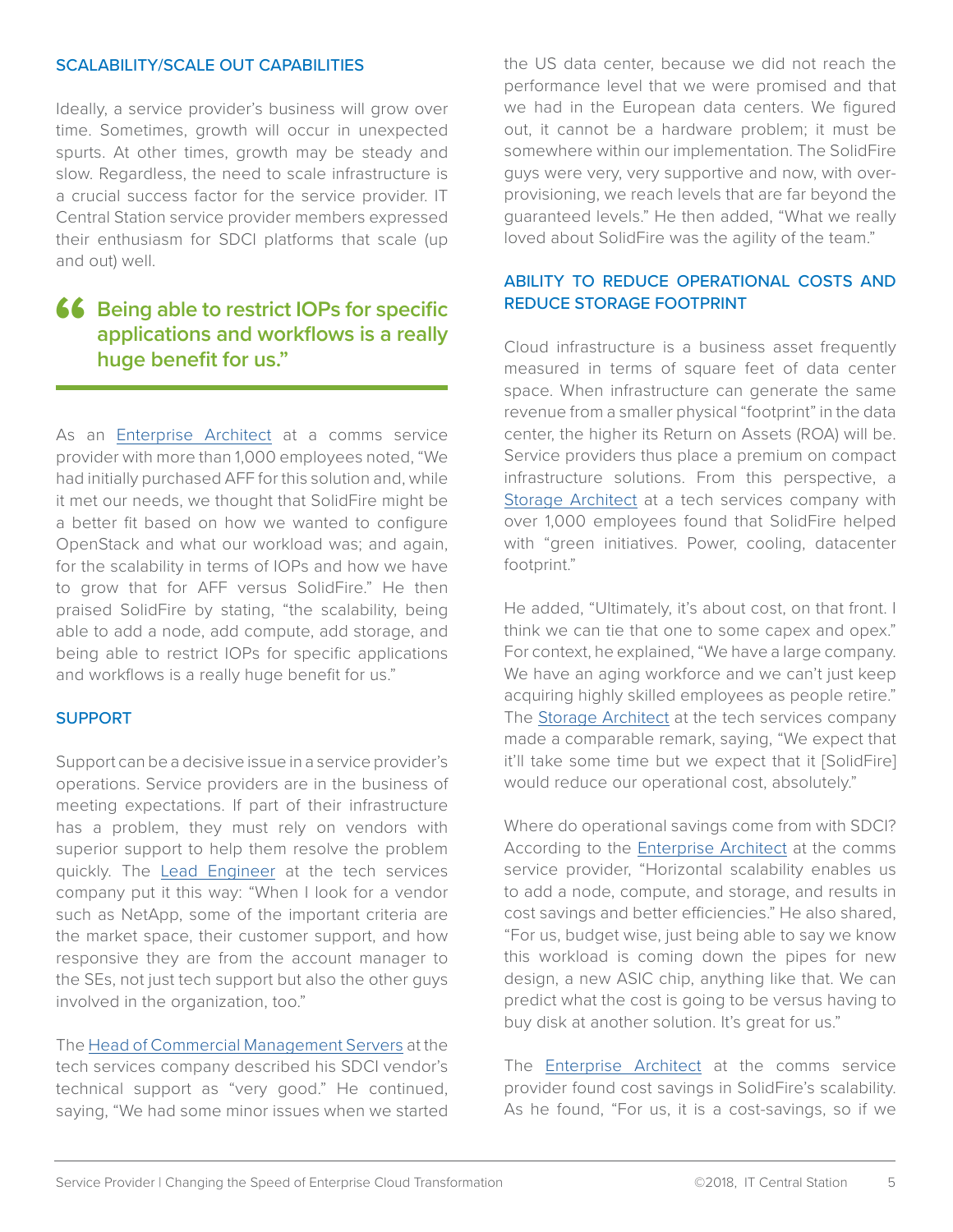hit a certain number of IOPs within an AFF system we have to add another pair of controllers and we have to add more disk. There are also bottlenecks for AFF, for how many SSD shelves you can run for those specific clusters, whereas with the SolidFire side we are just able to add nodes on and get what we need. They're both great solutions that fit the use case a lot better."

# **CONCLUSION**

SDCI benefits service providers who can make it work for their business needs. Platform choice is a crucial success factor, though. As IT Central Station Service Provider users commented, getting SDCI to function at scale takes the right tools. They shared the importance of a platform being able to allocate IOPS to LUNs and meet the requirements for VDI. Efficient storage management enables the service provider's admins to work productively on behalf of clients.

Meeting client expectations and QoS agreements takes a platform that scales well and offers stability and high levels of uptime. The right SDCI platform will provide rapid, flexible configuration and deployment of cloud resources like VMs. IT Central Station members also prefer platforms that are able to split software and hardware to avoid getting locked into one vendor. A well-implemented platform for SDCI will lead to reductions in operating costs for the service provider and become a driver of positive business outcomes.